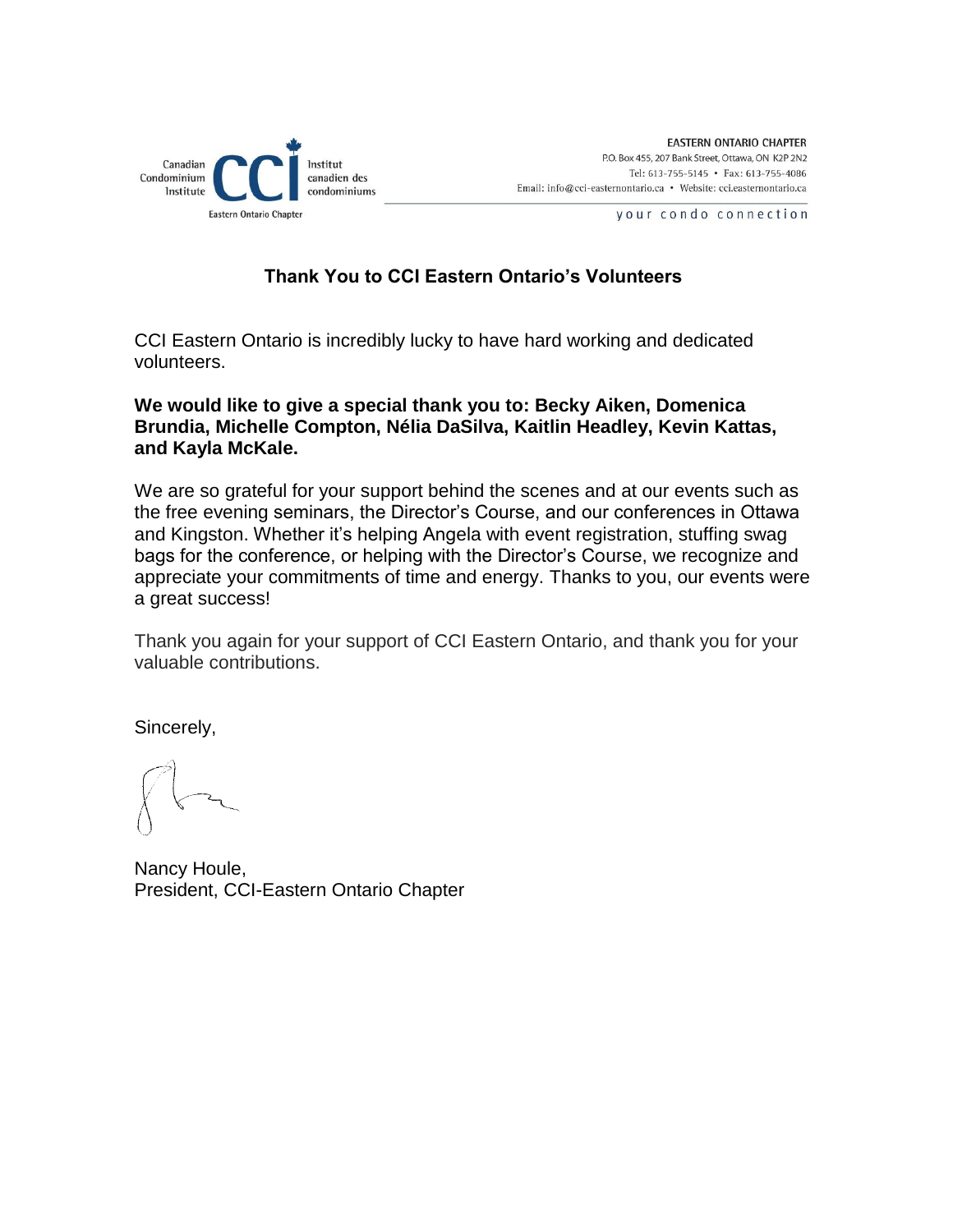

October 2, 2018

Dear Member,

## **C.C.I. – Eastern Ontario Chapter - Annual General Meeting**

The C.C.I. – Eastern Ontario Chapter Annual General Meeting will take place on Wednesday October 24, 2018 at 7 p.m. at the Hellenic Meeting and Reception Centre, 1315 Prince of Wales Drive, Ottawa, Ontario.

A proxy is enclosed with the C.C.I. – Eastern Ontario Chapter Annual General Meeting package.

If you are unable to attend this meeting and wish to exercise your vote as a member, please appoint your proxy to the person of your choice. Please complete and sign the enclosed proxy and fax it to the Chapter office at 613-755-4086 or email it to the address shown above on or before October 23, 2018.

The Board of Directors' names for 2017/18 currently are as follows:

**President Nancy Houle Vice-President/ Education Chair Constance Hudak** Secretary/ Newsletter Editor/ ACMO Andrée Ball **Treasurer Stephanie Courneyea Education/ Membership Co-Chair Manuship Justin Tudor Education Committee/ Social Media Michael Lewicki** Education Committee **Richard Elia**<br>
Membership co-chair **Richard Elia**<br>
Kimberly Renwick **Membership co-chair Member** Allen Scantland

The Board of Directors of the C.C.I. – Eastern Ontario Chapter thank you in advance for your continued support.

The Board of Directors, C.C.I. – Eastern Ontario Chapter

Thank you to our Gold and Silver Sponsors







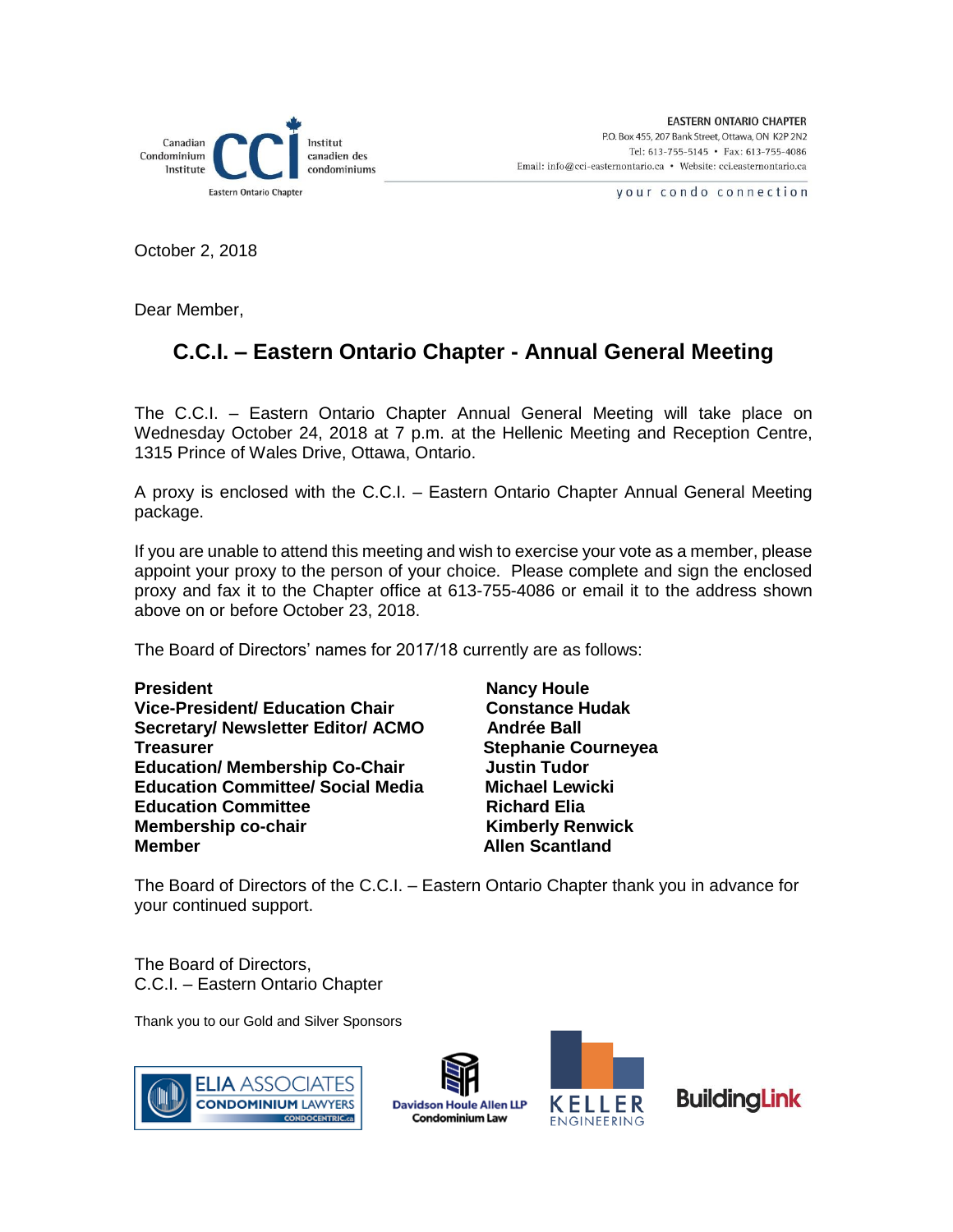

# **NOTICE OF THE ANNUAL GENERAL MEETING**

Notice is hereby given that an Annual General Meeting of the Eastern Ontario Chapter of the Canadian Condominium Institute will be held at the Hellenic Community Centre, Ottawa, Ontario, on Wednesday, October 24, 2018 at 7 p.m. The business to be transacted at the meeting is set out in the following agenda.

- 1. Call to Order
- 2. Thank You to Our Volunteers
- 3. Appointment of Scrutineers
- 4. Adoption of Minutes of the meeting held on October 17, 2017\*
- 5. President's Report
- 6. Treasurer's Report\*
- 7. Appointment of Review Engagement for the fiscal year 2017/2018
- 8. Report on CCI-National
- 9. Membership Report
- 10. Education Report
- 11. Election of three Directors
- 12. Election Results
- 13. New Business
- 14. Adjournment

Dated at Ottawa, this 2<sup>nd</sup> day of October, 2018 by Order of the Board of Directors.

Sincerely,

angele Tweey

Angela Tracey, Administrator C.C.I. - Eastern Ontario Chapter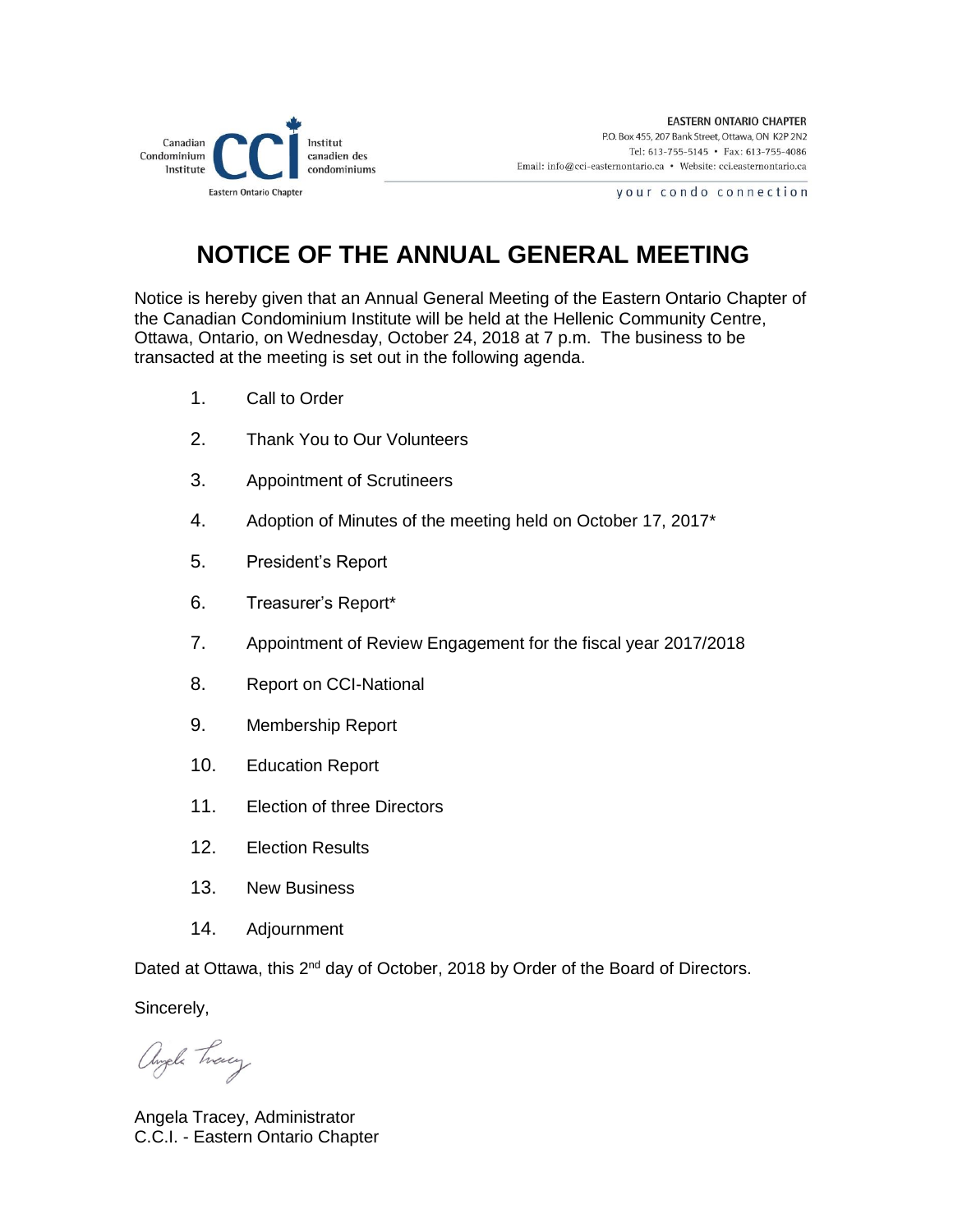

# **C.C.I. - Eastern Ontario Chapter Annual General Meeting**

# **INSTRUMENT OF PROXY**

#### **THIS PROXY MUST BE RECEIVED BY THE C.C.I. - EASTERN ONTARIO OFFICE NO LATER THAN 11:59 PM ON OCTOBER 23rd, 2018. PROXIES WILL NOT BE ACCEPTED AFTER THIS DATE AND TIME.**

The undersigned member of the Canadian Condominium Institute, Eastern Ontario Chapter, hereby appoints

\_\_\_\_\_\_\_\_\_\_\_\_\_\_\_\_\_\_\_\_\_\_\_\_\_\_\_\_\_\_\_\_\_\_\_\_\_\_\_\_\_\_

if present, or failing him/her, Nancy Houle, President of the Board of the Canadian Condominium Institute, Eastern Ontario Chapter, as proxy of the undersigned, with power of substitution to attend, vote and act for and on behalf of the undersigned at the Annual General Meeting of members of the Canadian Condominium Institute, Eastern Ontario Chapter, to be held on the 24th day of October, 2018 at 7:00 p.m. at the Hellenic Meeting and Reception Centre, 1315 Prince of Wales Drive, Ottawa, ON, including all adjournments thereof, in respect of all matters which may come before the meeting in the same manner as the undersigned could do if personally present there at, the undersigned hereby agreeing to ratify all which such proxy holder may lawfully do by virtue thereof.

The undersigned hereby revokes all proxies given.

DATED this day \_\_\_\_\_ of \_\_\_\_\_\_\_\_\_\_\_\_\_\_\_\_\_, 2018

Name and/or Corporation *(Please print)* 

\_\_\_\_\_\_\_\_\_\_\_\_\_\_\_\_\_\_\_\_\_\_\_\_\_\_\_\_\_\_\_\_\_\_\_\_\_\_

\_\_\_\_\_\_\_\_\_\_\_\_\_\_\_\_\_\_\_\_\_\_\_\_\_\_\_\_\_\_\_\_\_\_\_\_\_

Signature of Member (I have authority to bind the Corporation)

NOTE: Each member has the right to appoint a person to represent him or her at the meeting other than the person specified above. Such right may be exercised by inserting into the blank space provided the name of the person appointed. There is one vote per Condominium Corporation, professional and business partner membership.